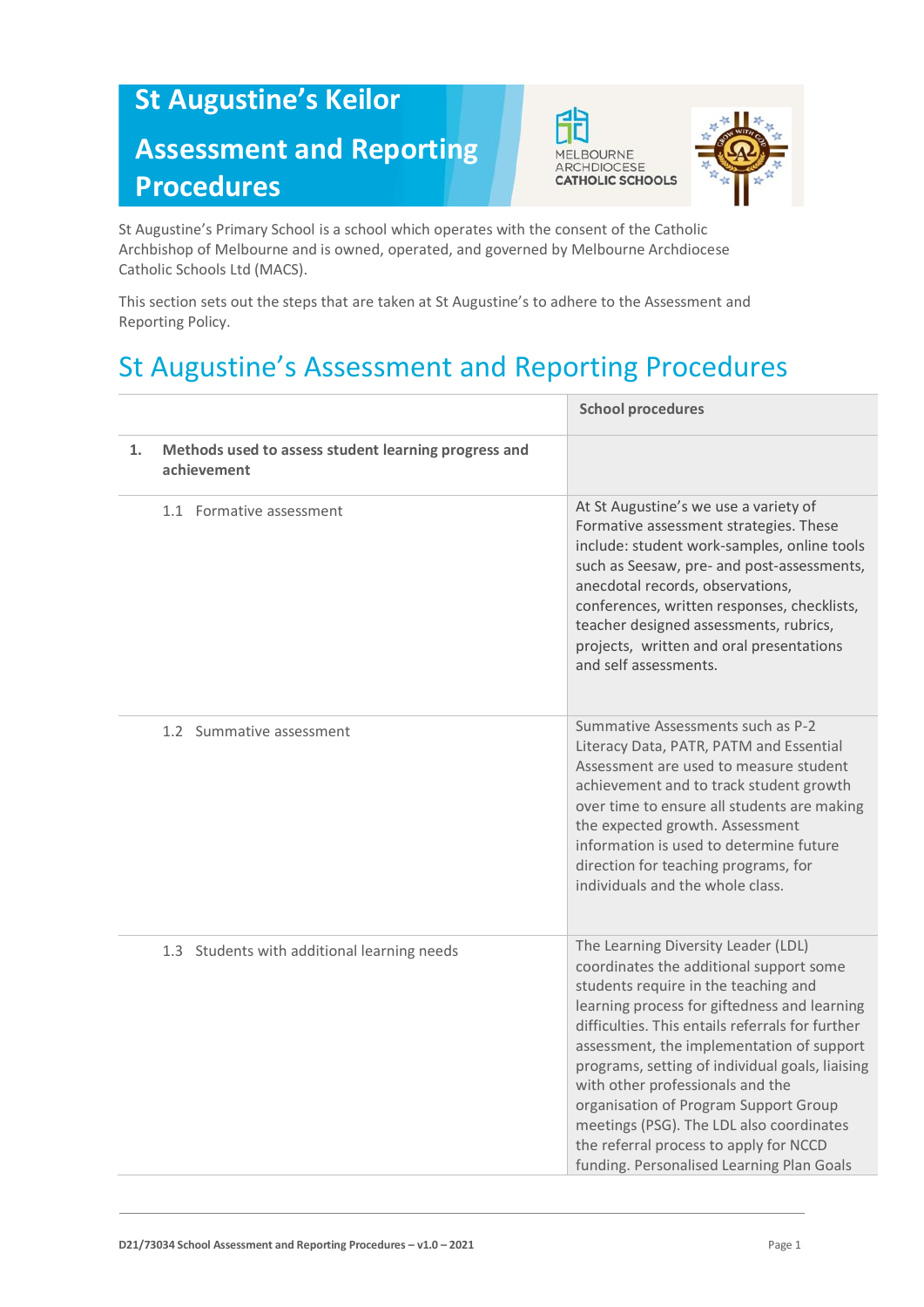|    |                                                  | are set and reviewed in consultation<br>between parents, teachers and the Learning<br>Diversity Leader.                                                                                                                                                                                                                                                                            |
|----|--------------------------------------------------|------------------------------------------------------------------------------------------------------------------------------------------------------------------------------------------------------------------------------------------------------------------------------------------------------------------------------------------------------------------------------------|
| 2. | Process for developing assessment tasks          | Formal and informal assessments of<br>students occur regularly to allow teachers<br>to monitor and cater for students' needs<br>and to plan for future instruction.<br>Assessment tasks are developed by<br>teachers during facilitated team planning<br>sessions with the various curriculum<br>leaders.                                                                          |
| З. | <b>Cycle of review and assessment practices</b>  |                                                                                                                                                                                                                                                                                                                                                                                    |
|    | 3.1 Student data                                 | At St Augustine's we continuously use data<br>to inform our teaching. Our assessment<br>informs future planning that allows for<br>differentiation. The ongoing analysis of this<br>provides information regarding<br>data<br>individual and school performance. These<br>tools are reviewed regularly, and changes<br>are made according to the usefulness of<br>the information. |
|    | 3.2 Identification of data                       | Formal Assessments such as PAT R and<br>PATM along with Learning Sprints and Data<br>walls are processes used to track student<br>growth over time to ensure all students are<br>making the expected growth.                                                                                                                                                                       |
|    | 3.3 Collection of data (cycle, methods, storage) | A comprehensive assessment schedule is<br>used to monitor children's learning progress<br>over time. Assessment Data is stored on the<br>Schools Google Drive and relevant<br>individual assessments are stored in student<br>files and shared with parents as required.                                                                                                           |
|    | 3.4 Analysis of data                             | Ongoing analysis of this data provides<br>information regarding individual<br>and<br>school<br>performance.<br>Assessment<br>information is used to determine future<br>direction for teaching programs, for<br>individuals<br>the<br>whole<br>and<br>class.<br>Assessment tools are reviewed regularly                                                                            |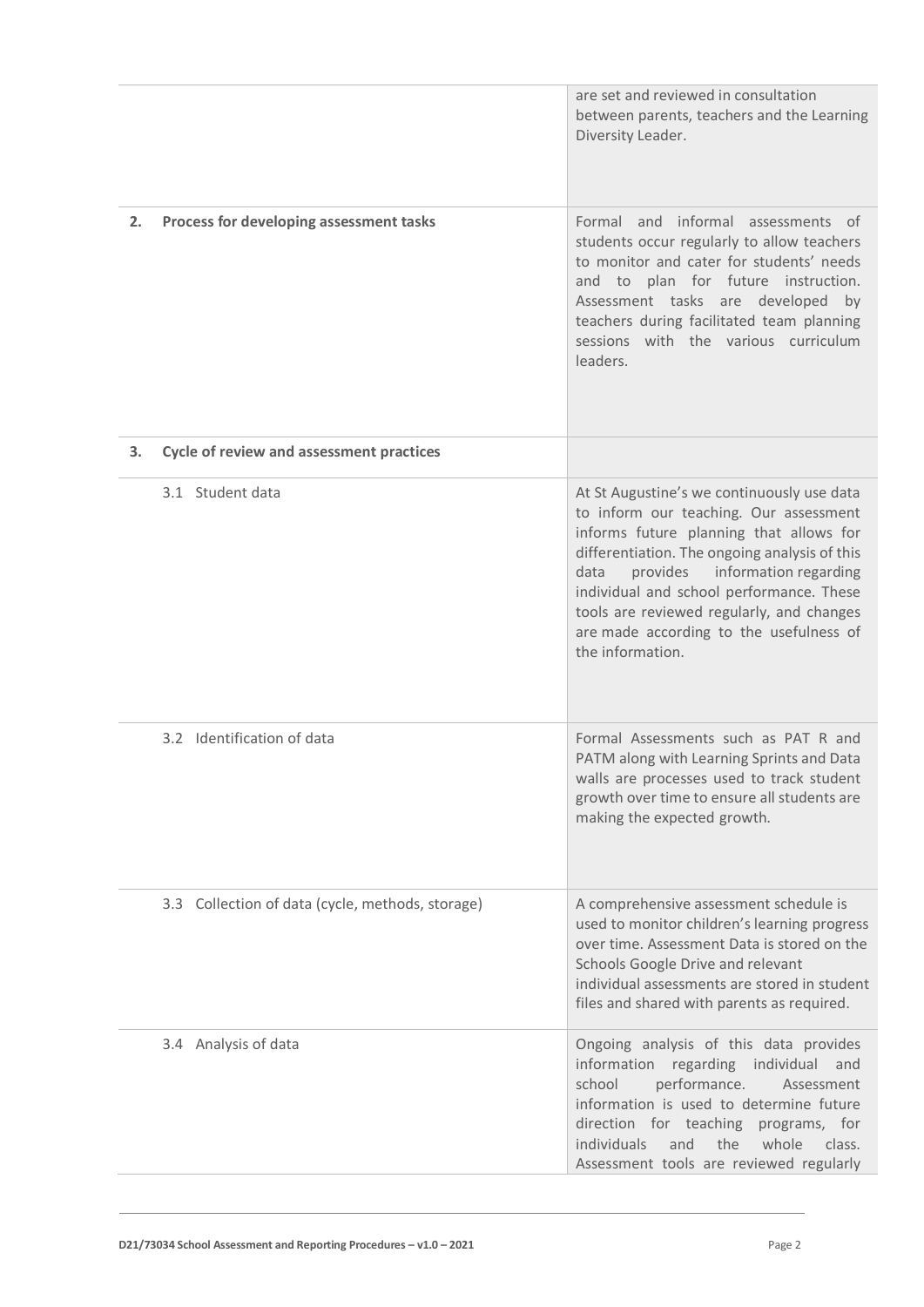|    |                                                                | and changes are made according to the<br>usefulness of the information.                                                                                                                                                                                                                                                                                                                                  |
|----|----------------------------------------------------------------|----------------------------------------------------------------------------------------------------------------------------------------------------------------------------------------------------------------------------------------------------------------------------------------------------------------------------------------------------------------------------------------------------------|
|    | 3.5 Interpretation of data                                     | Assessment information is analysed and<br>used to determine future direction for<br>teaching programs, for individuals and the<br>whole class.                                                                                                                                                                                                                                                           |
|    | 3.6 Use of data to inform teaching and assessment<br>practices | Data is used strategically across the school.<br>Individual and whole school Literacy and<br>Numeracy targets are set based on school<br>wide data and are monitored closely by<br>teachers, Curriculum Leaders and the<br>School Improvement Team.                                                                                                                                                      |
| 4. | <b>Reporting practices</b>                                     |                                                                                                                                                                                                                                                                                                                                                                                                          |
|    | 4.1 Formative assessment                                       | At St Augustine's, classroom teachers use<br>formative assessments such as diagnostic<br>testing, work samples and observations.<br>The Seesaw App is used to give parents a<br>window into our classrooms both inside and<br>outside the four walls. Seesaw gives<br>teachers and students creative tools to take<br>a snapshot of student's learning in<br>real time, which is then shared via an app. |
|    | 4.2 Summative assessment                                       | Formal Assessments such as P-2 Literacy<br>Data, PAT R and PATM, Essential<br>Assessment are used to measure student<br>achievement and to track student growth<br>over time to ensure all students are making<br>expected growth.<br>Assessment<br>the<br>information is used to determine future<br>direction for teaching programs, for<br>individuals and the whole class.                           |
|    | 4.3 Written reports                                            | Written reports are sent home twice a year.<br>The reports give information about the<br>students' performance in relation to the<br>Victorian Curriculum with comments                                                                                                                                                                                                                                  |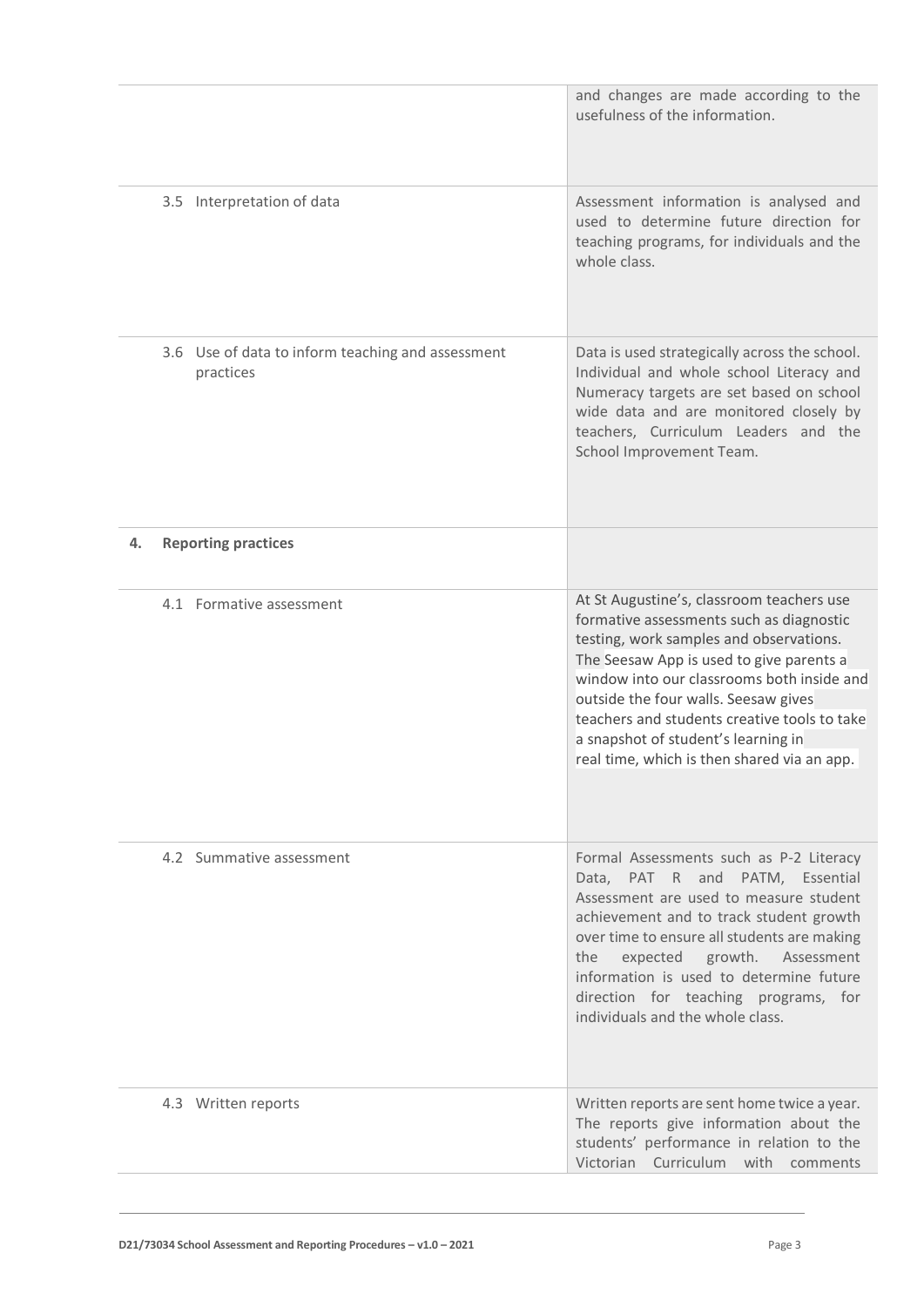| 4.4 Student/teacher/parent conferences               | pertaining to their achievements, the areas<br>in which they need to improve. The report<br>also includes a tally of student absences.<br>Written Student reports are published at<br>the end of Terms 2 and 4 for parents to<br>access via the Nforma Parent Portal.<br>Parent Teacher Learning Conversations are                                                                                                                                                                                     |
|------------------------------------------------------|--------------------------------------------------------------------------------------------------------------------------------------------------------------------------------------------------------------------------------------------------------------------------------------------------------------------------------------------------------------------------------------------------------------------------------------------------------------------------------------------------------|
|                                                      | conducted at the commencement of each<br>year and formal mid-year interviews are<br>held after the parents have received the<br>Semester 1 written report.                                                                                                                                                                                                                                                                                                                                             |
| 4.5 Students with additional learning needs          | Literacy and Numeracy Intervention &<br>Enrichment programs such as Reading<br>Recovery, Levelled Literacy Intervention,<br>Numeracy Intervention<br>and<br>Maths<br>Olympiad are offered for those students<br>identified as requiring additional learning<br>support. Students are assessed at the<br>beginning of the year and monitored<br>closely throughout the year.                                                                                                                            |
| <b>Students with additional learning needs</b><br>5. | The role of Learning Support Officer (LSO)<br>at St Augustine's is to provide support to<br>students with disability to ensure learning<br>and teaching is inclusive of all. An LSO<br>provides support for a student's academic<br>learning, behaviour program, physical care<br>or social progress. Support time is<br>timetabled to allow for fair and equitable<br>access for all students and the direction for<br>their support is outlined in students'<br>Personalised Learning Plans (PLP's). |
| 5.1 Personalised Learning Plans                      | Teachers in consultation with the Learning<br>Diversity Leader, parents and outside<br>agencies if required develop Personal<br>Learning Plans which include long and short<br>term goals for students with a disability.<br>Parent Support Groups (PSG meetings) are<br>held each term or semester to review<br>student progress and to plan for necessary<br>adjustments.                                                                                                                            |